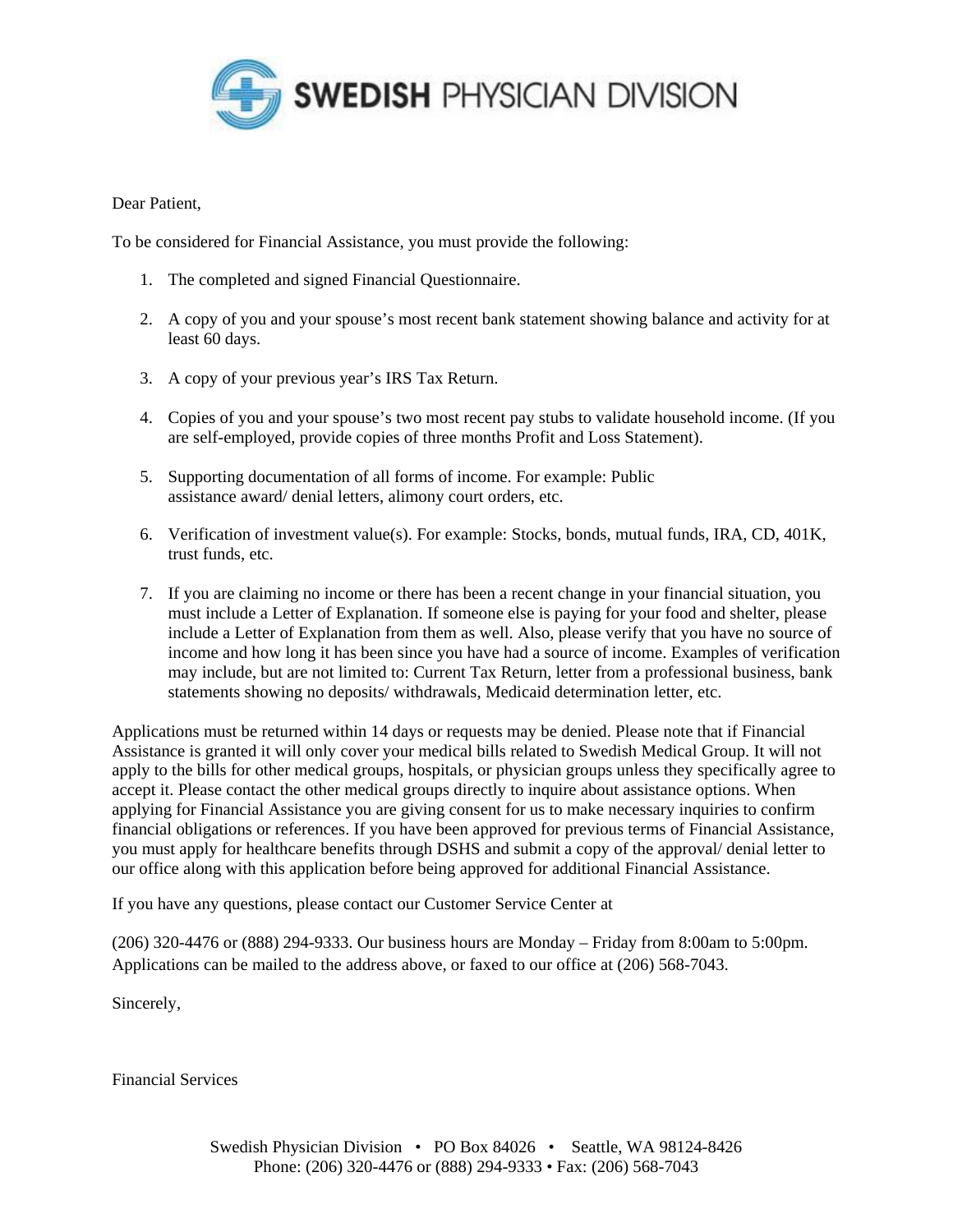

## **Financial Questionnaire**

## 1. Patient's Information

| First                                                                                       | Middle                                           | Last                                                         | Date of Birth              |                                | Social Security Number                                   |  |
|---------------------------------------------------------------------------------------------|--------------------------------------------------|--------------------------------------------------------------|----------------------------|--------------------------------|----------------------------------------------------------|--|
| Clinic Name                                                                                 |                                                  | <b>Account Number</b>                                        |                            | Balance                        |                                                          |  |
|                                                                                             | <b>Mailing Address</b>                           |                                                              | City                       | State                          | Zip                                                      |  |
|                                                                                             |                                                  |                                                              |                            |                                |                                                          |  |
| Home Phone                                                                                  |                                                  | Cell Phone                                                   |                            | <b>Work Phone</b>              |                                                          |  |
| Single                                                                                      | $\Box$ Married                                   | $\Box$ Divorced                                              | $\Box$ Civil Union         |                                | Separated<br>$\Box$                                      |  |
|                                                                                             | 2. Guarantor/ Responsible Party's Information    |                                                              |                            |                                |                                                          |  |
| First                                                                                       | Middle                                           | Last                                                         | Relationship to Patient    |                                |                                                          |  |
|                                                                                             | Home Phone                                       |                                                              |                            | Work Phone                     |                                                          |  |
|                                                                                             |                                                  | <b>Checking/Savings Accounts, Investments, and Insurance</b> |                            |                                |                                                          |  |
|                                                                                             |                                                  |                                                              | $\Box$ Yes                 | $\Box$ No                      | Balance \$                                               |  |
| Does your household have a checking account?<br>Does your household have a savings account? |                                                  |                                                              | Yes                        | $\Box$ No                      | Balance \$                                               |  |
| Does your household have any investments?                                                   |                                                  |                                                              |                            |                                |                                                          |  |
| (401K's, IRA's, etc)                                                                        |                                                  |                                                              | $\Box$ Yes                 | $\Box$ No                      | Balance \$                                               |  |
| Did you file taxes for the previous year?                                                   |                                                  |                                                              | Yes                        | N <sub>o</sub><br>$\Box$       |                                                          |  |
|                                                                                             | Do you have Medical Insurance?                   |                                                              | $\Box$ Yes                 | $\Box$ No                      |                                                          |  |
|                                                                                             |                                                  |                                                              |                            |                                |                                                          |  |
|                                                                                             |                                                  | Policy $\#$                                                  |                            |                                |                                                          |  |
|                                                                                             |                                                  | Group $\#$                                                   |                            |                                |                                                          |  |
|                                                                                             |                                                  |                                                              |                            |                                |                                                          |  |
|                                                                                             |                                                  |                                                              |                            |                                |                                                          |  |
|                                                                                             | Have you applied for DSHS/Medicaid?              |                                                              | $\Box$ Yes<br>$\Box$ Yes   | $\Box$ No                      | When? $\frac{1}{\sqrt{1-\frac{1}{2}} \cdot \frac{1}{2}}$ |  |
|                                                                                             | Were you approved?                               |                                                              |                            | $\Box$ No                      |                                                          |  |
|                                                                                             |                                                  | *Please provide a copy of your award/denial letter.          |                            |                                |                                                          |  |
|                                                                                             | Is this application for past or future services? |                                                              | $\Box$ Past                | $\Box$ Future                  |                                                          |  |
|                                                                                             |                                                  |                                                              | <b>For Clinic Use Only</b> |                                |                                                          |  |
|                                                                                             | $\Box$ Approved at $\Box$ 9%                     |                                                              |                            |                                |                                                          |  |
|                                                                                             | □ Not Approved. Reason: _______                  |                                                              |                            |                                |                                                          |  |
|                                                                                             | <b>Financial Services Representative</b>         |                                                              |                            | Date: $\overline{\phantom{a}}$ |                                                          |  |

Swedish Physician Division • PO Box 84026 • Seattle, WA 98124-8426 Phone: (206) 320-4476 or (888) 294-9333 • Fax: (206) 568-7043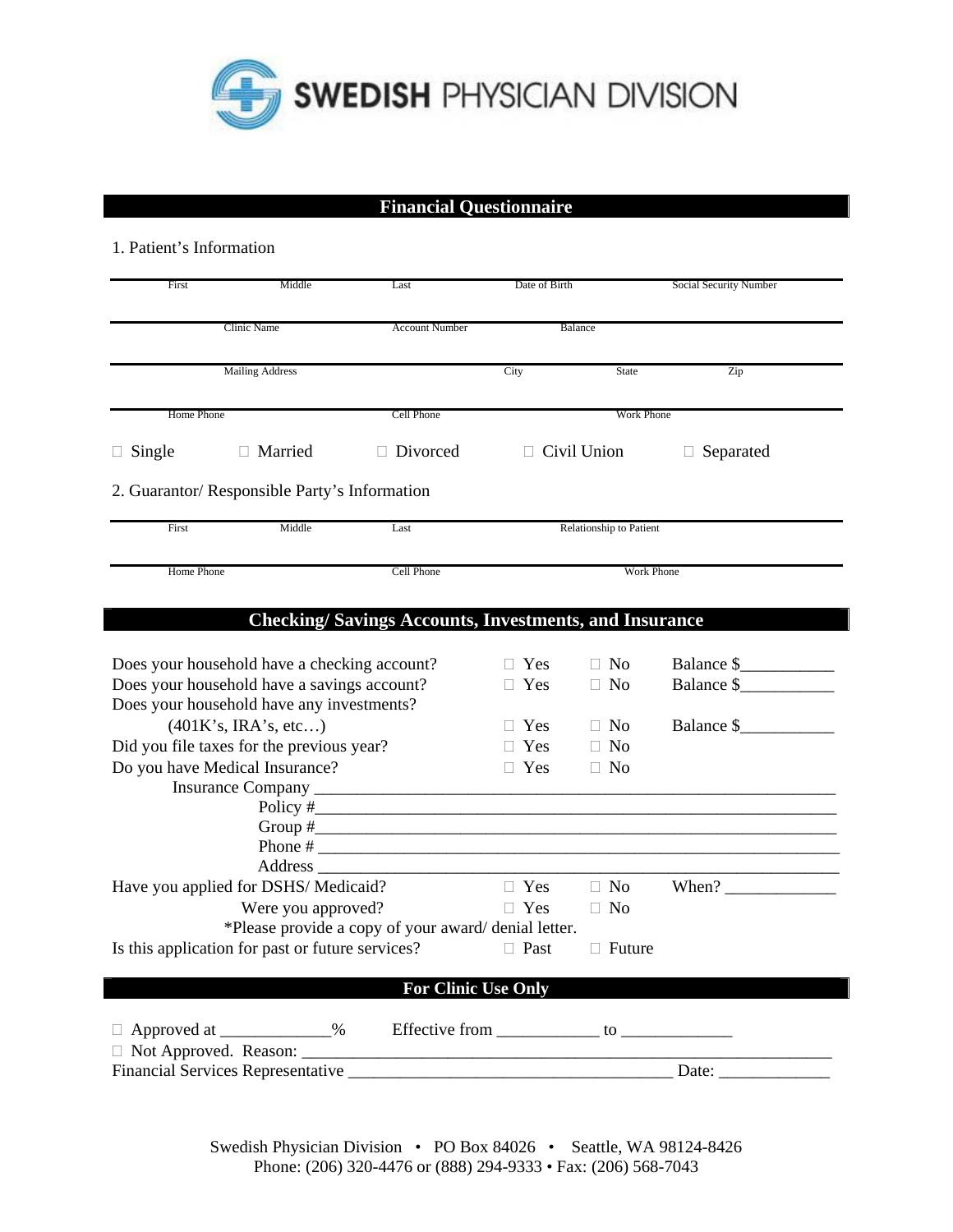

|                          |                    | <b>Family Size</b>    |                           |                           |                       |
|--------------------------|--------------------|-----------------------|---------------------------|---------------------------|-----------------------|
| <b>Total Family Size</b> | Name               |                       | Relationship              | Age                       | Employed?<br>(yes/no) |
| Patient/ Guarantor       |                    |                       |                           |                           |                       |
| Spouse                   |                    |                       |                           |                           |                       |
| Child                    |                    |                       |                           |                           |                       |
| Child                    |                    |                       |                           |                           |                       |
| Child                    |                    |                       |                           |                           |                       |
| Other Family Member      |                    |                       |                           |                           |                       |
|                          |                    | <b>Monthly Income</b> |                           |                           |                       |
|                          | Patient/ Guarantor | Spouse                | Other Family<br>Member    |                           | <b>Grand Total</b>    |
| Gross Wages/<br>Salary   | \$                 | \$                    | \$                        | $\mathcal{S}$             |                       |
| Employer                 |                    |                       |                           |                           |                       |
| <b>Start Date</b>        |                    |                       |                           |                           |                       |
| <b>End Date</b>          |                    |                       |                           |                           |                       |
| Unemployment             | \$                 | $\mathbb{S}$          | \$                        | $\mathcal{S}$             |                       |
| Social Security          | \$                 | \$                    | $\boldsymbol{\mathsf{S}}$ | $\overline{\$}$           |                       |
| Retirement               | $\mathsf{\$}$      | \$                    | $\overline{\$}$           | $\boldsymbol{\mathsf{S}}$ |                       |
| Worker's Comp            | $\mathsf{\$}$      | \$                    | \$                        | $\boldsymbol{\mathsf{S}}$ |                       |
| Child Support            | \$                 | \$                    | $\overline{\$}$           | $\boldsymbol{\mathsf{S}}$ |                       |
| DSHS (cash)              | $\mathsf{\$}$      | $\mathbb{S}$          | \$                        | $\mathcal{S}$             |                       |
| Food Stamps              | $\mathcal{S}$      | $\mathcal{S}$         | \$                        | $\mathcal{S}$             |                       |
| Property                 | \$                 | $\mathbb{S}$          | \$                        | $\mathcal{S}$             |                       |
| Other Income             | $\mathcal{S}$      | $\mathcal{S}$         | $\mathbb{S}$              | $\mathcal{S}$             |                       |
| <b>Combined Total</b>    | \$                 | \$                    | \$                        | $\mathcal{S}$             |                       |

I understand that the information provided by me is subject to verification by Swedish Physician Division. I understand that any false information provided by me will result in a denial of any Financial Assistance. Financial Assistance is available only after all other forms of reimbursement (health insurance, Medicaid, or third party insurance) have been exhausted.

Patient/ Guarantor Signature Date Spouse Signature Date